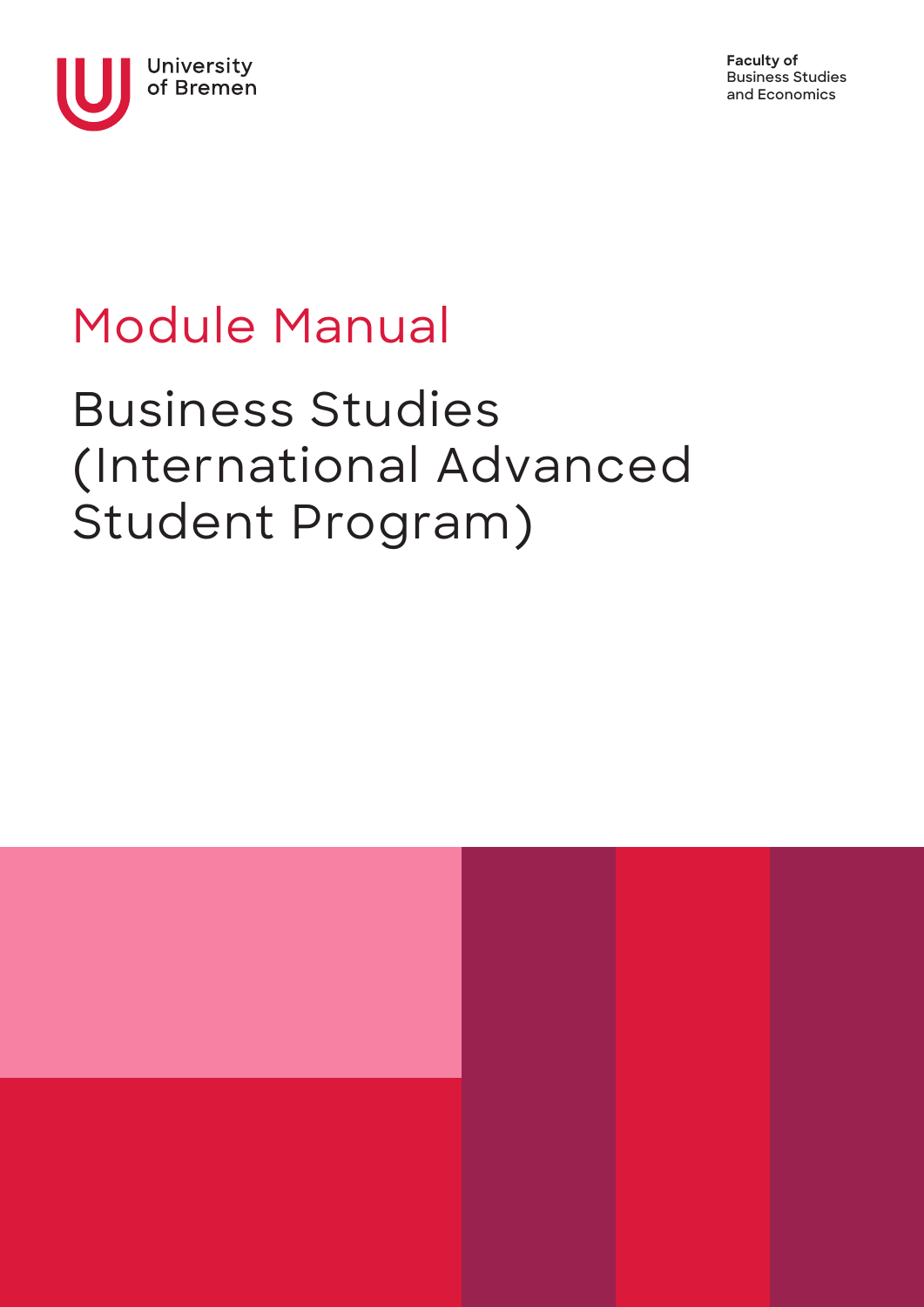Module Manual Business Studies (International Advanced Student Program) – as of February 2022 – Ed.: Faculty 7 – Study Center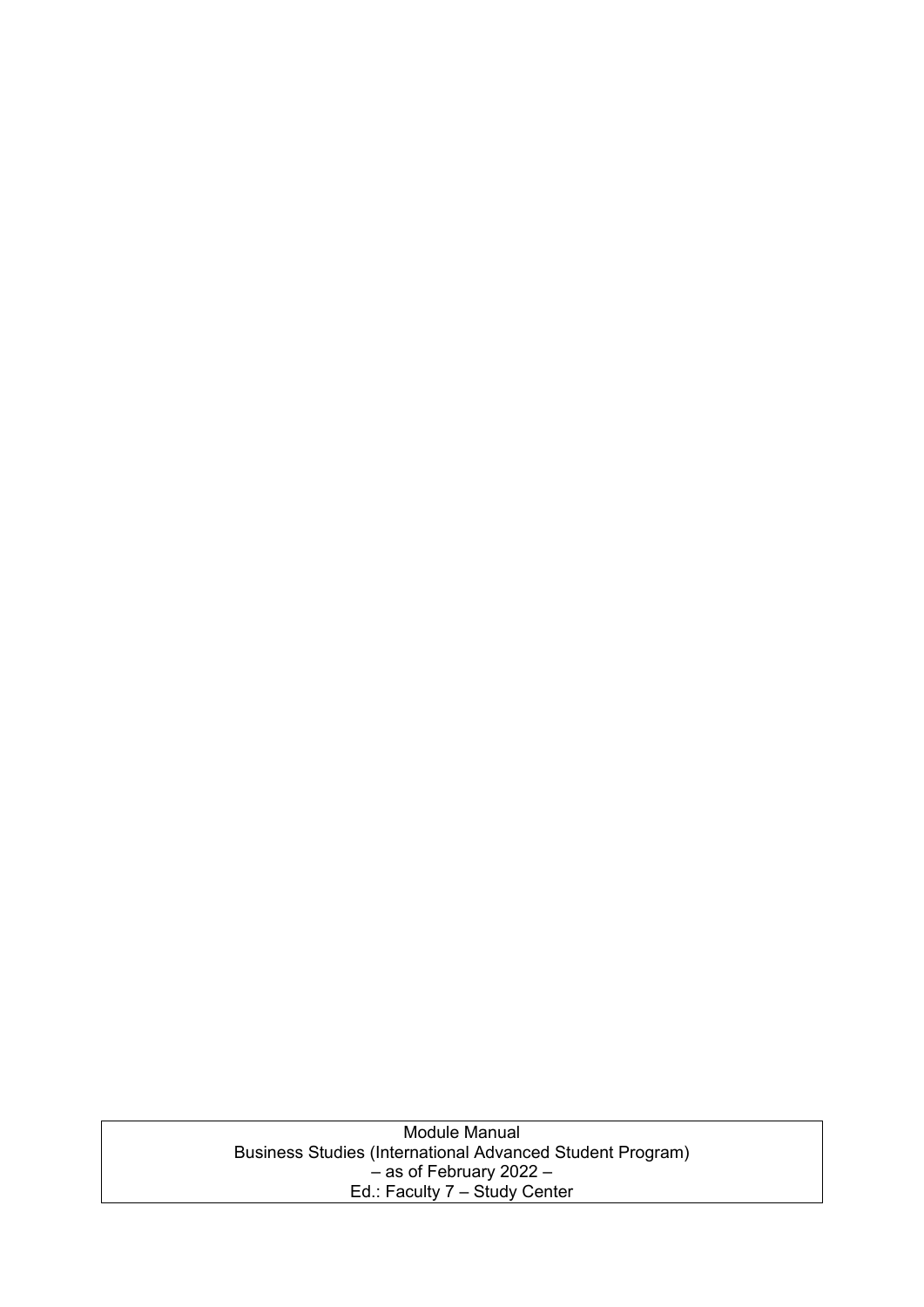### **Courses:**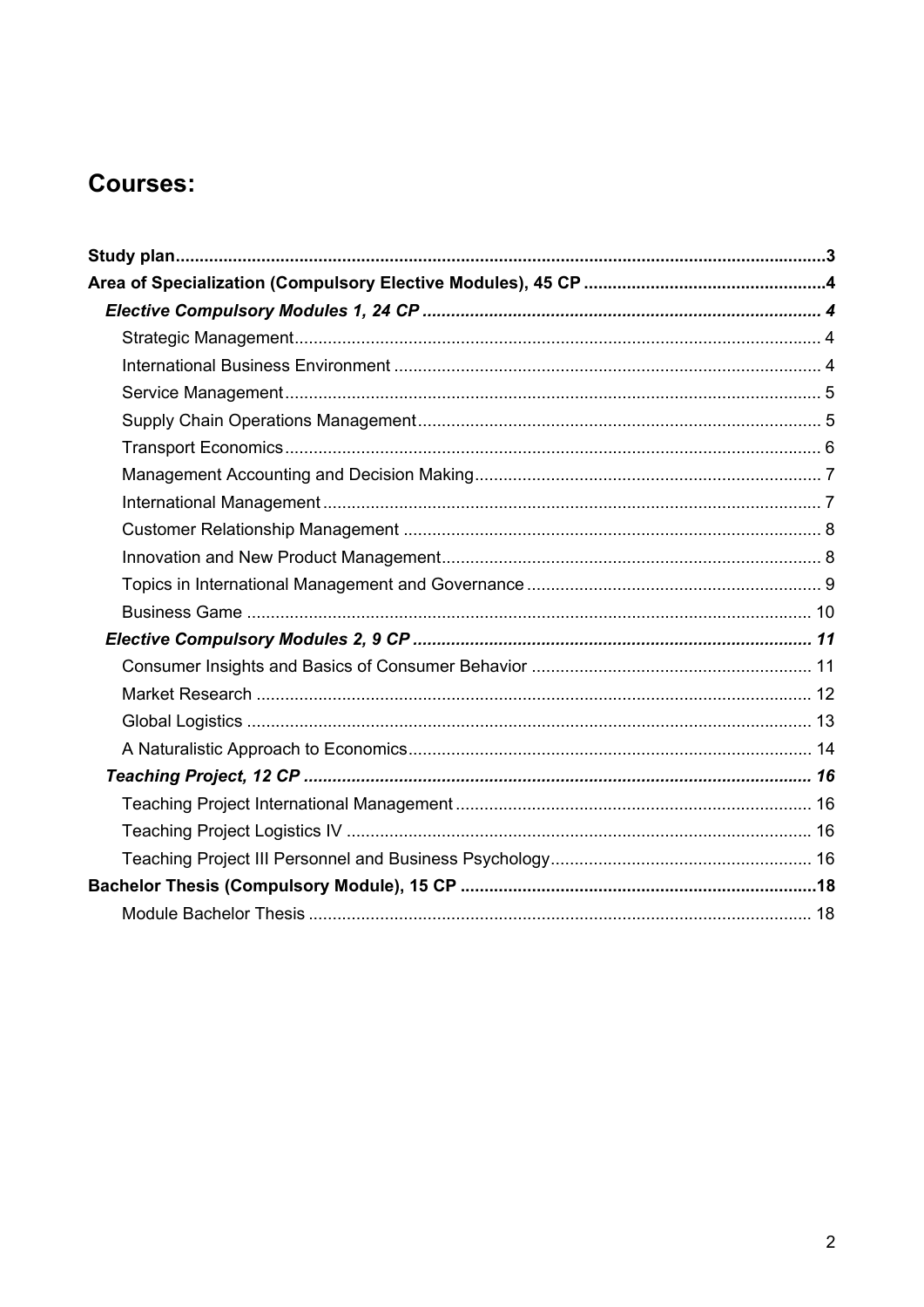### **Study plan**

| <b>Recognition Area</b>                                                                                                                                     |                                                                                                                  |                                                                                                |                                                                                                                                                                                                                                                                                                                                             | <b>University of Bremen</b>                                                                              |                                                                                 | Σ<br><b>180 CP</b>                                                           |                                                               |                                   |
|-------------------------------------------------------------------------------------------------------------------------------------------------------------|------------------------------------------------------------------------------------------------------------------|------------------------------------------------------------------------------------------------|---------------------------------------------------------------------------------------------------------------------------------------------------------------------------------------------------------------------------------------------------------------------------------------------------------------------------------------------|----------------------------------------------------------------------------------------------------------|---------------------------------------------------------------------------------|------------------------------------------------------------------------------|---------------------------------------------------------------|-----------------------------------|
| <b>Field Course</b><br><b>Business</b><br><b>Studies</b><br>(Compulsory<br>Modules): 30<br>СP                                                               | <b>Field Course</b><br>Economics<br>(Compulsory<br>Modules): 18 CP                                               | Methods<br>(Compulsory<br>Modules):<br>21 CP                                                   | <b>Electives of Economic</b><br>Sciences: 33 CP                                                                                                                                                                                                                                                                                             | <b>General Studies</b><br>Area: 18 CP                                                                    | Area of Specialization<br>(Compulsory-Elective Modules):<br>45 CP               |                                                                              | Bachelor<br><b>Thesis</b><br>(Compulsory<br>Module): 15<br>CP |                                   |
| Accounting and<br>Accounts (9 CP)<br>Marketing<br>(6 CP)<br>Company<br>Taxation (9 CP)<br>Production and<br>Logistics<br>or<br>Theory of the<br>Firm (6 CP) | Microeconomics<br>(6 CP)<br>Macroeconomics<br>Basics (6 CP)<br>Economic and<br><b>Financial Policy</b><br>(6 CP) | <b>Mathematics</b><br>(6 CP)<br><b>Statistics</b><br>(9 CP)<br>Project<br>Management<br>(6 CP) | Analysis of Economic<br>Data (3 CP)<br>or/and<br>Law $(6 CP)$<br>or/and<br>Sustainable Management<br>(6 CP)<br>or/and<br><b>Operations Research</b><br>(6 CP)<br>or/and<br><b>Basics of Economics</b><br>(6 CP)<br>or/and<br><b>Introductory Econometrics</b><br>(6 CP)<br>or/and<br>Field Courses (3 CP)<br>or/and<br>Field Courses (6 CP) | Language<br>courses.<br>Internship, other<br>offers of the<br>faculty,<br>complementing,<br>studies etc. |                                                                                 |                                                                              |                                                               | Sem. 1<br>to $4$ :<br>120 CP      |
|                                                                                                                                                             |                                                                                                                  |                                                                                                |                                                                                                                                                                                                                                                                                                                                             |                                                                                                          | Area of<br>Specialization<br>(Elective<br>Compulsory<br>Modules 1)<br>$(18$ CP) | Teaching<br><b>Project Module</b><br>$(12$ CP)                               |                                                               | 5 <sup>th</sup><br>Sem.:<br>30 CP |
|                                                                                                                                                             |                                                                                                                  |                                                                                                |                                                                                                                                                                                                                                                                                                                                             |                                                                                                          | Area of<br>Specialization<br>(Elective<br>Compulsory<br>Modules 1)<br>(6 CP)    | Area of<br>Specialization<br>(Elective<br>Compulsory<br>Modules 2)<br>(9 CP) | Module<br>Bachelor<br><b>Thesis</b><br>(15 CP)                | 6 <sup>th</sup><br>Sem.:<br>30 CP |

Study plan International Advanced Student Program "Business Studies" (IFP-BWL) at the University of Bremen

Sem. = Semester, CP = credit points.

The study plan is structured as follows:

- a) The recognition area in the amount of 120 CP is provided at partner universities and recognized at the University of Bremen on the basis of a cooperation agreement. This is divided into:
	- Field Course Business Studies, 30 CP;
	- Field Course Economics, 18 CP;
	- Methods, 21 CP;
	- Electives of Economic Sciences, 33 CP; and
	- General Studies Area, 18 CP.

The conversion of grades earned is based on the current grade equivalency table adopted by the Faculty Council of Faculty 7.

b) The course of study to be completed at the University of Bremen is divided into: - Bachelor Thesis, 15 CP and

- Area of Specialization, 45 CP. In this elective area, four modules of 6 CP each and one module of 9 CP are to be completed. In addition, an elective module of 12 CP must be completed. The modules are picked from the list of courses presented in this module manual.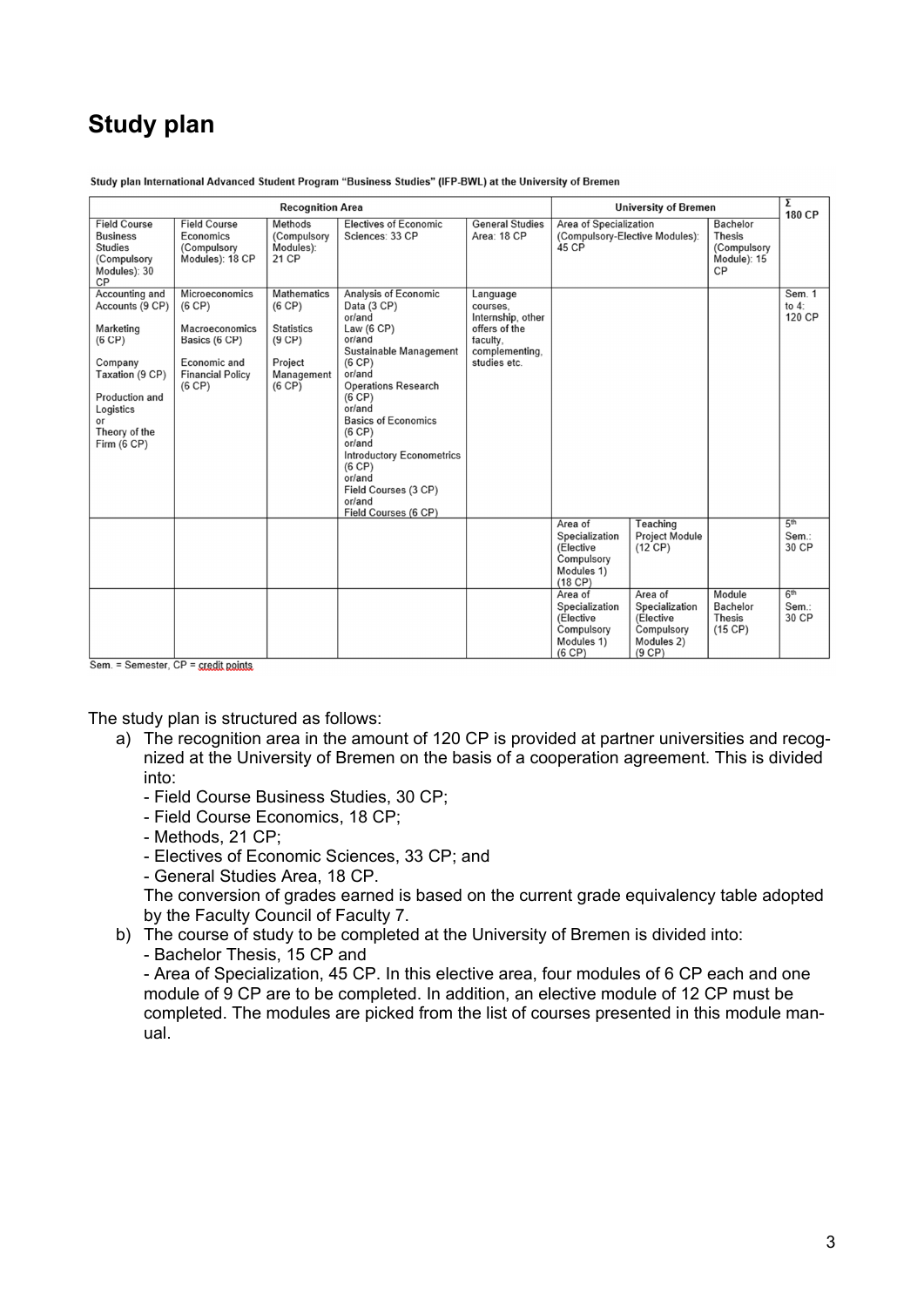## **Area of Specialization (Compulsory Elective Modules), 45 CP**

| <b>Title of the course</b> | <b>Strategic Management</b>                                                                                                                                                                                                                                                                                                                                                                                                                                                                                                                                                                                                                                                                       |  |
|----------------------------|---------------------------------------------------------------------------------------------------------------------------------------------------------------------------------------------------------------------------------------------------------------------------------------------------------------------------------------------------------------------------------------------------------------------------------------------------------------------------------------------------------------------------------------------------------------------------------------------------------------------------------------------------------------------------------------------------|--|
| Lecturer                   | Kensbock                                                                                                                                                                                                                                                                                                                                                                                                                                                                                                                                                                                                                                                                                          |  |
| VAK-Nr.                    | 07-B37-5-13-09                                                                                                                                                                                                                                                                                                                                                                                                                                                                                                                                                                                                                                                                                    |  |
| Term                       | Winter term                                                                                                                                                                                                                                                                                                                                                                                                                                                                                                                                                                                                                                                                                       |  |
| Preconditions / recommen-  | None                                                                                                                                                                                                                                                                                                                                                                                                                                                                                                                                                                                                                                                                                              |  |
| dations for attendance     |                                                                                                                                                                                                                                                                                                                                                                                                                                                                                                                                                                                                                                                                                                   |  |
| Language                   | English                                                                                                                                                                                                                                                                                                                                                                                                                                                                                                                                                                                                                                                                                           |  |
| Workload / calculation of  | $7 \times \overline{4 \text{ h}}$<br>28 h<br>Presence:<br>$=$                                                                                                                                                                                                                                                                                                                                                                                                                                                                                                                                                                                                                                     |  |
| credit points              | 70 h<br>Preparation & follow-up:<br>$=$                                                                                                                                                                                                                                                                                                                                                                                                                                                                                                                                                                                                                                                           |  |
|                            | 82 h<br>Self-study phases:<br>=                                                                                                                                                                                                                                                                                                                                                                                                                                                                                                                                                                                                                                                                   |  |
|                            | Preparation for exam:                                                                                                                                                                                                                                                                                                                                                                                                                                                                                                                                                                                                                                                                             |  |
|                            | Sum<br>180 h                                                                                                                                                                                                                                                                                                                                                                                                                                                                                                                                                                                                                                                                                      |  |
| Learning outcomes          | This course prepares students for the following learning objectives<br>and competencies:<br>Basic knowledge: Students are familiar with the most im-<br>portant theoretical and practical approaches to strategic<br>management and are able to use them, particularly against<br>the background of digital transformation.<br>Methodological knowledge: Students are familiar with estab-<br>$\bullet$<br>lished methods of strategic management and can apply<br>them to real-life case studies.<br>Transfer knowledge: Students will be able to assess the possibilities<br>and limitations of established theories. They can formulate manage-<br>rial recommendations based on the theories. |  |
| Contents of the course     | The course focuses on the fundamental theories of strategic manage-<br>ment with a special emphasis on digital transformation.                                                                                                                                                                                                                                                                                                                                                                                                                                                                                                                                                                    |  |
| Recommended literature     | David, F., & David, F. R. (2016). Strategic management: A competi-<br>tive advantage approach, concepts and cases. Florence: Pearson-<br>Prentice Hall.                                                                                                                                                                                                                                                                                                                                                                                                                                                                                                                                           |  |
|                            | (Additional literature will be announced during the course)                                                                                                                                                                                                                                                                                                                                                                                                                                                                                                                                                                                                                                       |  |

#### **Elective Compulsory Modules 1, 24 CP**

| Title of the course       | <b>International Business Environment</b>                                                                                                   |                 |     |       |
|---------------------------|---------------------------------------------------------------------------------------------------------------------------------------------|-----------------|-----|-------|
| Lecturer                  | Lundan                                                                                                                                      |                 |     |       |
| VAK-Nr.                   | 07-B37-5-13-12                                                                                                                              |                 |     |       |
| Term                      | Winter term                                                                                                                                 |                 |     |       |
| Preconditions / recommen- | None                                                                                                                                        |                 |     |       |
| dations for attendance    |                                                                                                                                             |                 |     |       |
| Language                  | English                                                                                                                                     |                 |     |       |
| Workload / calculation of | Presence:                                                                                                                                   | $14 \times 2 h$ | $=$ | 28h   |
| credit points             | Preparation & follow-up:                                                                                                                    |                 |     | 70 h  |
|                           | Self-study phases:                                                                                                                          |                 |     | 56 h  |
|                           | Preparation for exam:                                                                                                                       |                 |     | 26h   |
|                           | Sum                                                                                                                                         |                 |     | 180 h |
| Learning outcomes         | An understanding of the 'costs of distance', how formal and informal<br>institutional differences between countries can be measured, and in |                 |     |       |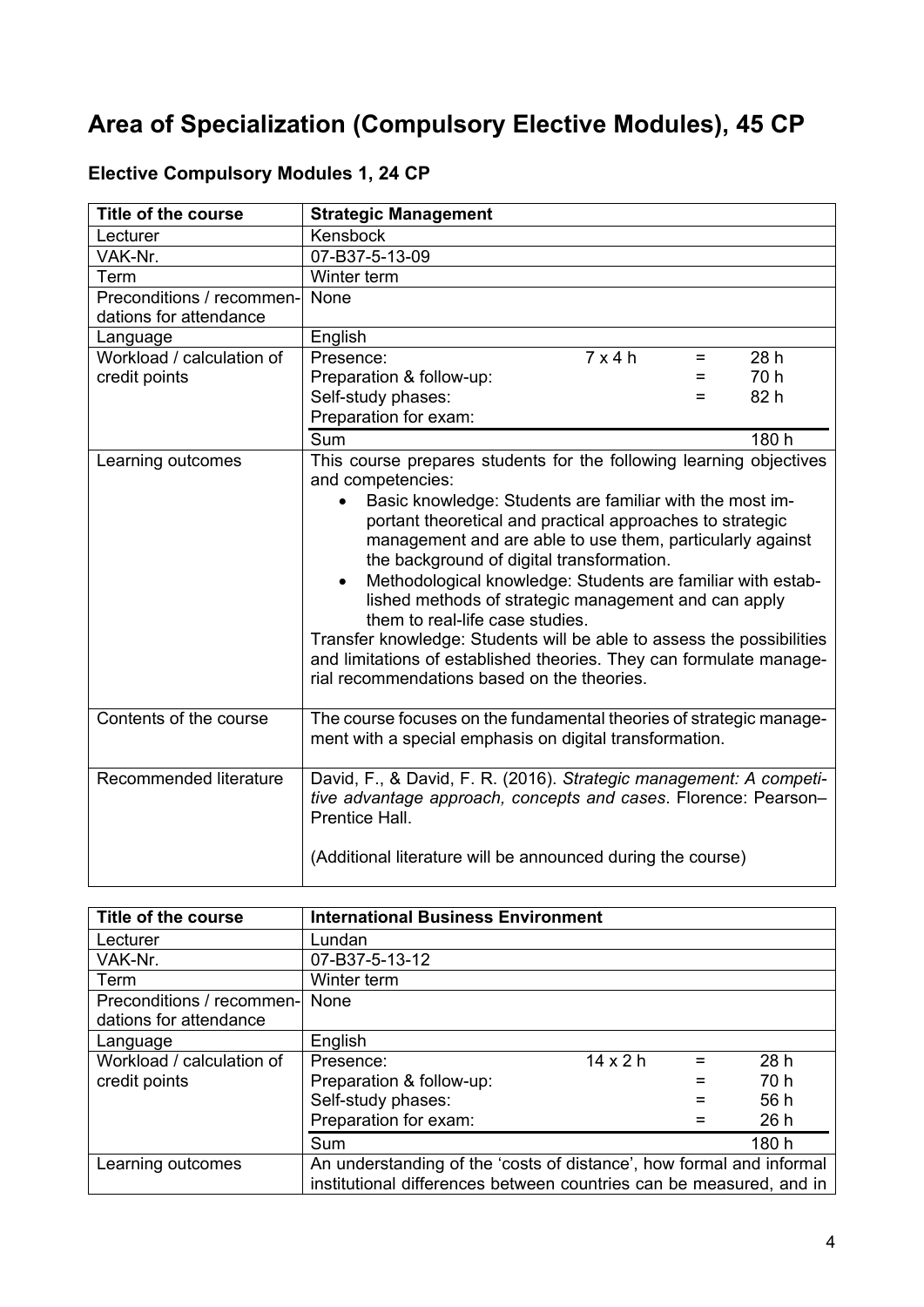|                        | what ways does this impact on the strategies of firms. An appreciation<br>of the economic and non-economic roles of multinational enterprises<br>and their impact on the home and host economies.                                                 |
|------------------------|---------------------------------------------------------------------------------------------------------------------------------------------------------------------------------------------------------------------------------------------------|
| Contents of the course | The origins and impact of the economic, social and institutional differ-<br>ences between countries, and their implications for firm strategy. The<br>political and social role of multinational enterprises in their home and<br>host countries. |
| Recommended literature | Textbook and readings, to be announced.                                                                                                                                                                                                           |

| <b>Title of the course</b> | <b>Service Management</b>                                                                                                                                                                                                                                                                                                                                                                                                                                                                                                                 |  |
|----------------------------|-------------------------------------------------------------------------------------------------------------------------------------------------------------------------------------------------------------------------------------------------------------------------------------------------------------------------------------------------------------------------------------------------------------------------------------------------------------------------------------------------------------------------------------------|--|
| Lecturer                   | N.N.                                                                                                                                                                                                                                                                                                                                                                                                                                                                                                                                      |  |
| VAK-Nr.                    | 07-B37-5-13-15 - no offer in winter term 21/22                                                                                                                                                                                                                                                                                                                                                                                                                                                                                            |  |
| Term                       | Winter term                                                                                                                                                                                                                                                                                                                                                                                                                                                                                                                               |  |
| Preconditions / recommen-  | None                                                                                                                                                                                                                                                                                                                                                                                                                                                                                                                                      |  |
| dations for attendance     |                                                                                                                                                                                                                                                                                                                                                                                                                                                                                                                                           |  |
| Language                   | English                                                                                                                                                                                                                                                                                                                                                                                                                                                                                                                                   |  |
| Workload / calculation of  | $14 \times 2 h$<br>28h<br>Presence:<br>$=$                                                                                                                                                                                                                                                                                                                                                                                                                                                                                                |  |
| credit points              | 70 h<br>Preparation & follow-up:<br>=                                                                                                                                                                                                                                                                                                                                                                                                                                                                                                     |  |
|                            | 56 h<br>Self-study phases:<br>$=$                                                                                                                                                                                                                                                                                                                                                                                                                                                                                                         |  |
|                            | Preparation for exam:<br>26 h<br>=                                                                                                                                                                                                                                                                                                                                                                                                                                                                                                        |  |
|                            | <b>Sum</b><br>180 h                                                                                                                                                                                                                                                                                                                                                                                                                                                                                                                       |  |
| Learning outcomes          | After the course, the students will be able to do the following:<br>Explain the characteristics of the service economy,<br>$\bullet$<br>Describe the economic importance of the services sector,<br>$\bullet$<br>Know and apply basic concepts of service research,<br>explain and exemplarily apply strategic and operational ap-<br>proaches of service management,<br>Explain complaint management as a means for establishing<br>long-term customer relationships,<br>Explain and exemplarily apply approaches to service innovation. |  |
| Contents of the course     | Characteristics and relevance of services<br>$\bullet$<br>Foundations of service systems and value creation through<br>services<br>Foundations of the management of services, service pro-<br>cesses and service organizations<br>Complaint management<br>Service innovation                                                                                                                                                                                                                                                              |  |
| Recommended literature     | Literature will be announced during the course.                                                                                                                                                                                                                                                                                                                                                                                                                                                                                           |  |

| Title of the course            | <b>Supply Chain Operations Management</b>                 |
|--------------------------------|-----------------------------------------------------------|
| Lecturer                       | Kotzab                                                    |
| VAK-Nr.                        | 07-B37-4-15-04                                            |
| Term                           | Winter term                                               |
| Preconditions / recommen- None |                                                           |
| dations for attendance         |                                                           |
| Language                       | German – course is offered in German in winter term 21/22 |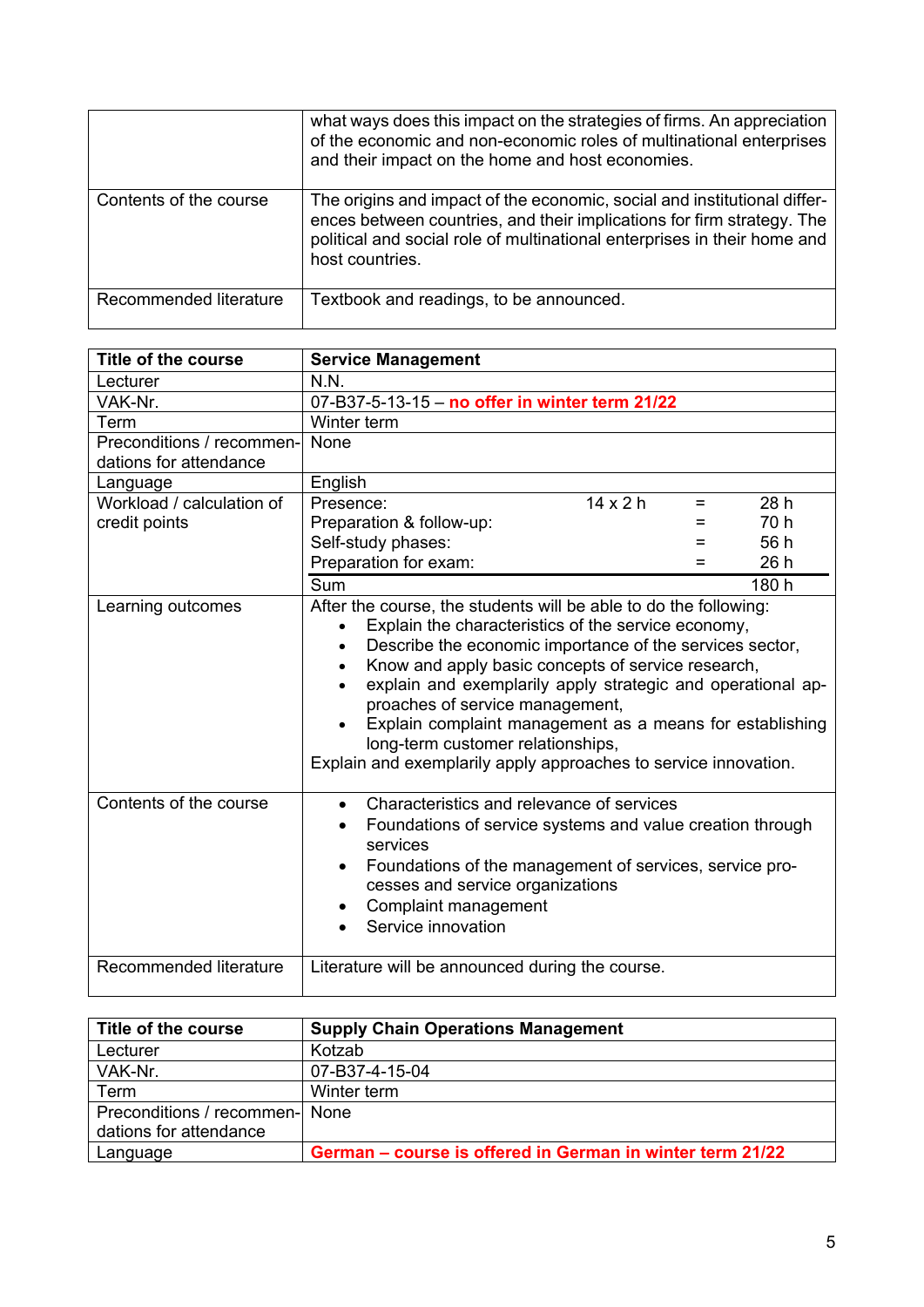| Workload / calculation of | Presence:                                                                                                                                                                                                                                                                                                                                                                                     | $14 \times 2 h$ | 28 h  |
|---------------------------|-----------------------------------------------------------------------------------------------------------------------------------------------------------------------------------------------------------------------------------------------------------------------------------------------------------------------------------------------------------------------------------------------|-----------------|-------|
| credit points             | Preparation & follow-up:                                                                                                                                                                                                                                                                                                                                                                      |                 | 70 h  |
|                           | Self-study phases:                                                                                                                                                                                                                                                                                                                                                                            |                 | 56 h  |
|                           | Preparation for exam:                                                                                                                                                                                                                                                                                                                                                                         |                 | 26 h  |
|                           | Sum                                                                                                                                                                                                                                                                                                                                                                                           |                 | 180 h |
| Learning outcomes         | After having completed the course, students are capable to to solve<br>strategic, tactical and operative operations and logistics management<br>problems. These include: location and transportation problems, de-<br>mand forecast, inventory management and aggregate planning.                                                                                                             |                 |       |
| Contents of the course    | Some of the central issues of the course are:<br>The concepts of logistics and supply chain management<br>Structuring and designing value chains<br>$\bullet$<br>Demand forecast (adaptive and static approaches)<br>MRP, MPS and aggregate planning<br>deterministic and stochastic inventory management                                                                                     |                 |       |
| Recommended literature    | Bozarth, C. and Handfield, R (2013): Introduction to Operations and<br>Supply Chain Management, 3rd edition, Prentice Hall<br>Drake, M. (2014): Applied Business Analytics Case Book: Applica-<br>tions in Supply Chain Management, Operations Management,<br>and Operations Research, Prentice-Hall<br>Heizer, J., Render, B. (2014): Principles of Operations Management,<br>Prentice-Hall. |                 |       |

| Title of the course       | <b>Transport Economics</b>                                                                                                                                                                                                                                                                                                                       |       |
|---------------------------|--------------------------------------------------------------------------------------------------------------------------------------------------------------------------------------------------------------------------------------------------------------------------------------------------------------------------------------------------|-------|
| Lecturer                  | Kinra                                                                                                                                                                                                                                                                                                                                            |       |
| VAK-Nr.                   | 07-B37-5-15-05                                                                                                                                                                                                                                                                                                                                   |       |
| Term                      | Winter term                                                                                                                                                                                                                                                                                                                                      |       |
| Preconditions / recommen- | None                                                                                                                                                                                                                                                                                                                                             |       |
| dations for attendance    |                                                                                                                                                                                                                                                                                                                                                  |       |
| Language                  | English                                                                                                                                                                                                                                                                                                                                          |       |
| Workload / calculation of | $14 \times 2 h$<br>Presence:<br>$=$                                                                                                                                                                                                                                                                                                              | 28h   |
| credit points             | Preparation & follow-up:                                                                                                                                                                                                                                                                                                                         | 70 h  |
|                           | Self-study phases:<br>=                                                                                                                                                                                                                                                                                                                          | 56 h  |
|                           | Preparation for exam:<br>=                                                                                                                                                                                                                                                                                                                       | 26h   |
|                           | Sum                                                                                                                                                                                                                                                                                                                                              | 180 h |
| Learning outcomes         | The students should know and understand the formation and the<br>planning interrelations in transport and logistics economics and man-<br>agement as well as understand, present, evaluate and develop their<br>own solutions.                                                                                                                   |       |
| Contents of the course    | The general structure of the course is as follows:<br>• Management orientated classification<br>• Transport modes and their relevance for logistics<br>• Planning objectives and interrelations<br>• Cooperation and competition in transportation<br>• Sustainability and security<br>• Relations to supply chain management and meso-logistics |       |
| Recommended literature    | Mangan, J., Lalwani, C., Butcher, T. and Roya Javadpour (2012),<br>Global Logistics and Supply Chain Management, 2 <sup>nd</sup> edition, Wiley &<br>Sons.                                                                                                                                                                                       |       |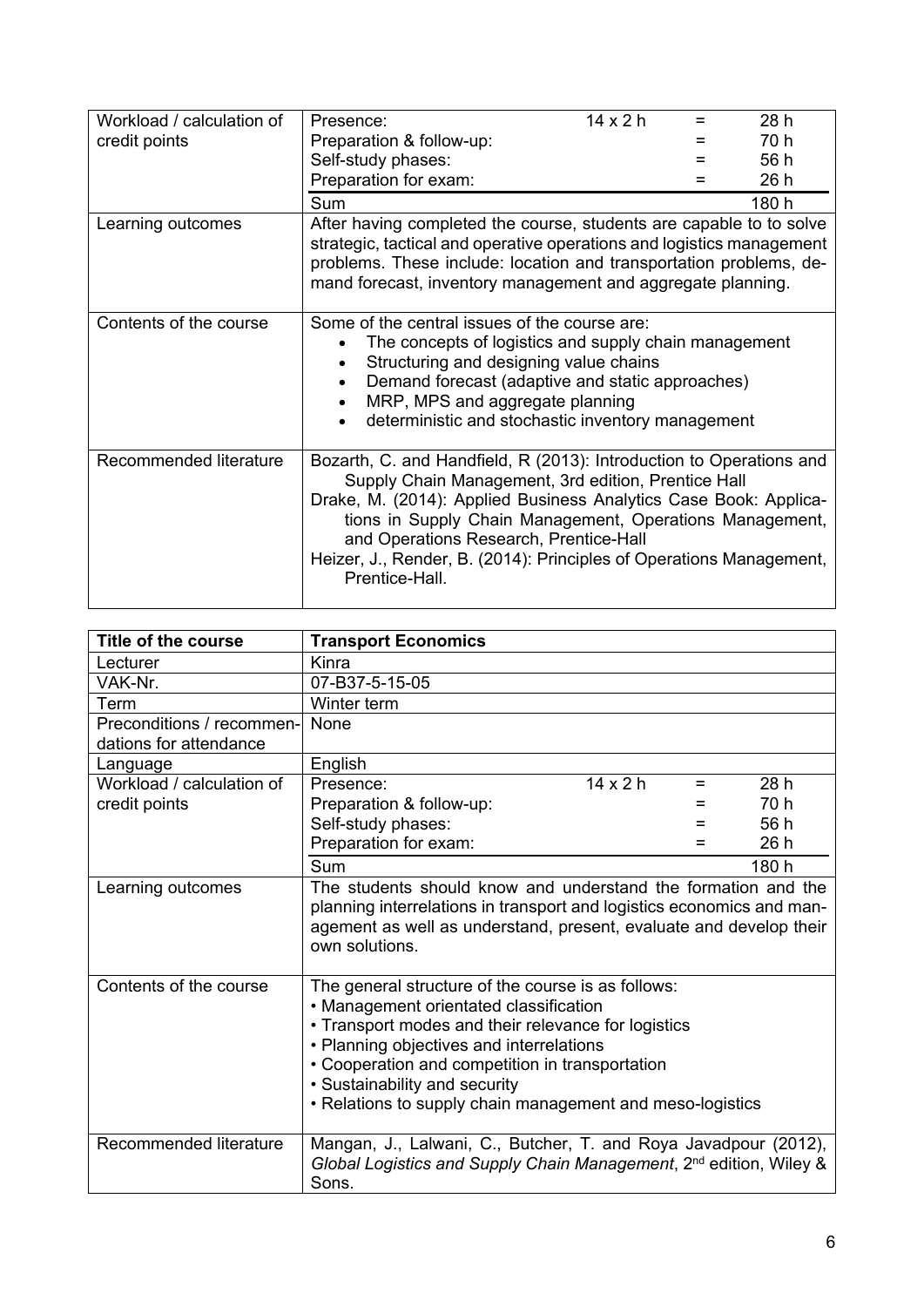| Title of the course       | <b>Management Accounting and Decision Making</b>                                                                                                                                                                                                   |                 |     |       |
|---------------------------|----------------------------------------------------------------------------------------------------------------------------------------------------------------------------------------------------------------------------------------------------|-----------------|-----|-------|
| Lecturer                  | Loy                                                                                                                                                                                                                                                |                 |     |       |
| VAK-Nr.                   | 07-BS37-4-14-06                                                                                                                                                                                                                                    |                 |     |       |
| Term                      | Summer term                                                                                                                                                                                                                                        |                 |     |       |
| Preconditions / recommen- | None                                                                                                                                                                                                                                               |                 |     |       |
| dations for attendance    |                                                                                                                                                                                                                                                    |                 |     |       |
| Language                  | English                                                                                                                                                                                                                                            |                 |     |       |
| Workload / calculation of | Presence:                                                                                                                                                                                                                                          | $14 \times 2 h$ | $=$ | 28h   |
| credit points             | Preparation & follow-up:                                                                                                                                                                                                                           |                 |     | 70 h  |
|                           | Self-study phases:                                                                                                                                                                                                                                 |                 | =   | 56 h  |
|                           | Preparation for exam:                                                                                                                                                                                                                              |                 |     | 26 h  |
|                           | Sum                                                                                                                                                                                                                                                |                 |     | 180 h |
| Learning outcomes         | • Understand the purposes and facilities of management accounting<br>and difference between management accounting and financial ac-<br>counting<br>• Prepare and interpret information to make short-term and long-term<br>decisions               |                 |     |       |
| Contents of the course    | • Accounting as the language of Business<br>• Management accounting<br>• Cost identification and behavior<br>• Overhead analysis<br>• Cost-volume-profit analysis<br>• Decision making<br>• Understanding financial statements<br>• Ratio analysis |                 |     |       |
| Recommended literature    | Literature will be announced during the course.                                                                                                                                                                                                    |                 |     |       |

| <b>Title of the course</b> | <b>International Management</b>                                                                                                                                                                        |                 |       |
|----------------------------|--------------------------------------------------------------------------------------------------------------------------------------------------------------------------------------------------------|-----------------|-------|
| Lecturer                   | Lundan                                                                                                                                                                                                 |                 |       |
| VAK-Nr.                    | 07-B37-4-13-01                                                                                                                                                                                         |                 |       |
| Term                       | Summer term                                                                                                                                                                                            |                 |       |
| Preconditions / recommen-  | None                                                                                                                                                                                                   |                 |       |
| dations for attendance     |                                                                                                                                                                                                        |                 |       |
| Language                   | English                                                                                                                                                                                                |                 |       |
| Workload / calculation of  | Presence:                                                                                                                                                                                              | $14 \times 2 h$ | 28h   |
| credit points              | Preparation & follow-up:                                                                                                                                                                               |                 | 70 h  |
|                            | Self-study phases:                                                                                                                                                                                     |                 | 56 h  |
|                            | Preparation for exam:                                                                                                                                                                                  |                 | 26 h  |
|                            | Sum                                                                                                                                                                                                    |                 | 180 h |
| Learning outcomes          | The theoretical foundations of understanding the boundary choices<br>and the geographical spread of firms, and an appreciation of the het-<br>erogeneity of the universe of multinational enterprises. |                 |       |
| Contents of the course     | This course is concerned with the internationalization process of<br>firms, their choice of the mode of entry, and the different methods and<br>forms of cross-border organization.                    |                 |       |
| Recommended literature     | Textbook and readings, to be announced.                                                                                                                                                                |                 |       |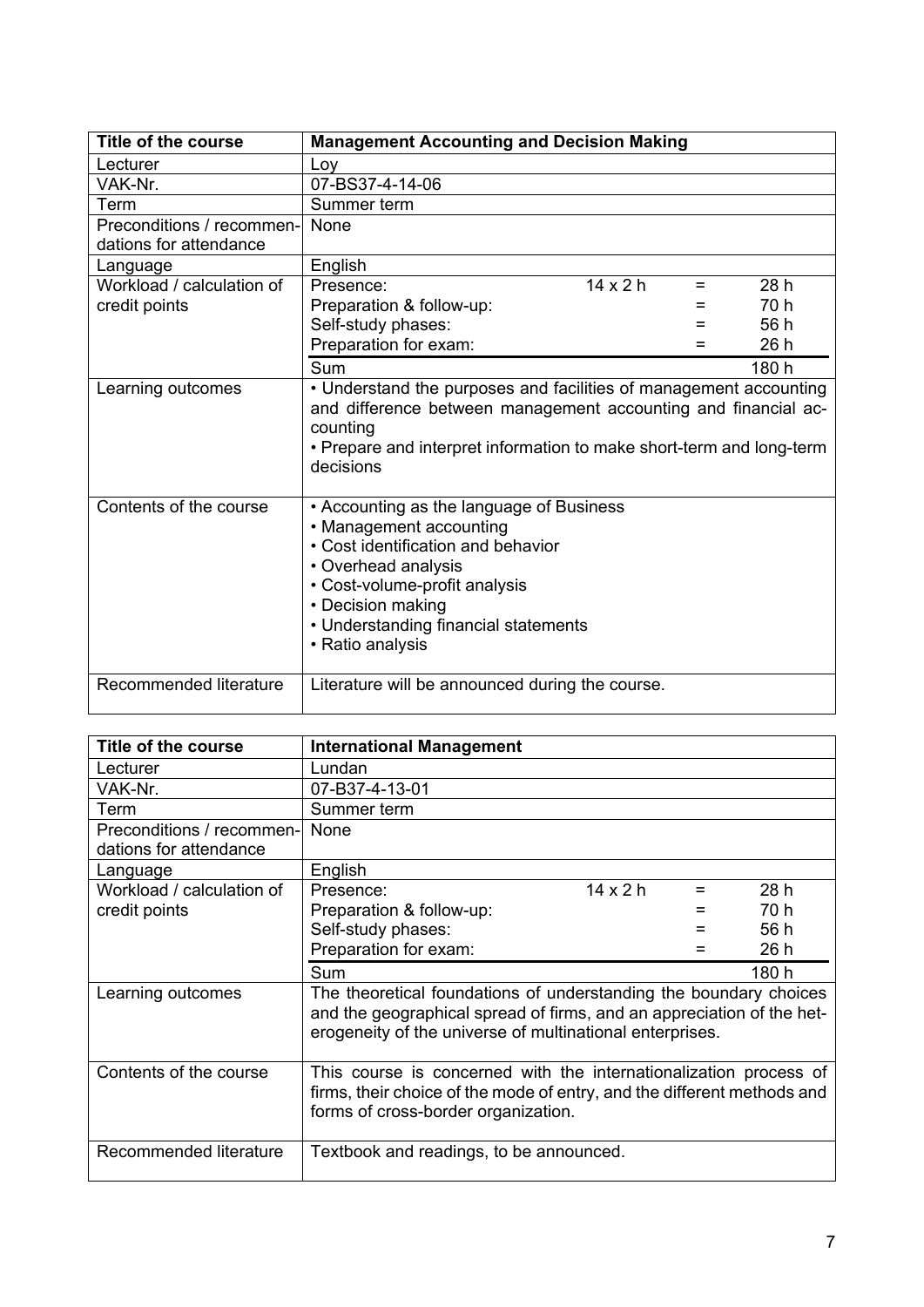| <b>Title of the course</b>                       | <b>Customer Relationship Management</b>                                                                                                                                                                                                                                                                                                                                                                                                                                                                                                                                             |  |
|--------------------------------------------------|-------------------------------------------------------------------------------------------------------------------------------------------------------------------------------------------------------------------------------------------------------------------------------------------------------------------------------------------------------------------------------------------------------------------------------------------------------------------------------------------------------------------------------------------------------------------------------------|--|
| Lecturer                                         | Eisenbeiß                                                                                                                                                                                                                                                                                                                                                                                                                                                                                                                                                                           |  |
| VAK-Nr.                                          | 07-BS37-4-13-11                                                                                                                                                                                                                                                                                                                                                                                                                                                                                                                                                                     |  |
| Term                                             | Summer term                                                                                                                                                                                                                                                                                                                                                                                                                                                                                                                                                                         |  |
| Preconditions / recommen-                        | None                                                                                                                                                                                                                                                                                                                                                                                                                                                                                                                                                                                |  |
| dations for attendance                           |                                                                                                                                                                                                                                                                                                                                                                                                                                                                                                                                                                                     |  |
| Language                                         | English                                                                                                                                                                                                                                                                                                                                                                                                                                                                                                                                                                             |  |
| Workload / calculation of                        | $14 \times 2 h$<br>Presence:<br>28h<br>$=$                                                                                                                                                                                                                                                                                                                                                                                                                                                                                                                                          |  |
| credit points                                    | 70 h<br>Preparation & follow-up:<br>Ξ                                                                                                                                                                                                                                                                                                                                                                                                                                                                                                                                               |  |
|                                                  | 56 h<br>Self-study phases:<br>Ξ                                                                                                                                                                                                                                                                                                                                                                                                                                                                                                                                                     |  |
|                                                  | Preparation for exam:<br>26h<br>$=$                                                                                                                                                                                                                                                                                                                                                                                                                                                                                                                                                 |  |
|                                                  | Sum<br>180 h                                                                                                                                                                                                                                                                                                                                                                                                                                                                                                                                                                        |  |
| Learning outcomes                                | Students learn                                                                                                                                                                                                                                                                                                                                                                                                                                                                                                                                                                      |  |
|                                                  | the differences between transaction-based and relationship-<br>$\bullet$<br>based marketing,<br>the importance of a leadership in customer relationship as a<br>$\bullet$<br>strategic success factor,<br>theoretical and conceptual basics of customer relationship<br>$\bullet$<br>management (CRM),<br>to apply and systemize metrics to operationalize customer<br>relationships,<br>to explain and evaluate selected phase-specific instruments<br>of CRM,<br>to understand CRM as a systematic management approach,<br>and to develop as well as to implement CRM strategies. |  |
| Contents of the course<br>Recommended literature | Basics and a theoretical foundation of CRM<br>$\bullet$<br>Conceptualization of CRM<br>$\bullet$<br>Strategic direction of CRM<br>$\bullet$<br>Analytic components of CRM<br>Operational components of CRM<br>Institutional characteristics of CRM, in particular regarding e-com-<br>merce business models                                                                                                                                                                                                                                                                         |  |
|                                                  | Kumar, V., & Reinartz, W. (2018). Customer relationship manage-<br>ment: Concept, strategy, and tools. Springer-Verlag.                                                                                                                                                                                                                                                                                                                                                                                                                                                             |  |

| Title of the course                                 | <b>Innovation and New Product Management</b>   |                 |     |       |
|-----------------------------------------------------|------------------------------------------------|-----------------|-----|-------|
| Lecturer                                            | <b>Klein</b>                                   |                 |     |       |
| VAK-Nr.                                             | 07-BS37-4-13-12 - no offer in summer term 2022 |                 |     |       |
| Term                                                | Summer term                                    |                 |     |       |
| Preconditions / recommen-<br>dations for attendance | None                                           |                 |     |       |
| Language                                            | English                                        |                 |     |       |
| Workload / calculation of                           | Presence:                                      | $14 \times 2 h$ | $=$ | 28h   |
| credit points                                       | Preparation & follow-up:                       |                 | $=$ | 70 h  |
|                                                     | Self-study phases:                             |                 |     | 56 h  |
|                                                     | Preparation for exam:                          |                 |     | 26h   |
|                                                     | Sum                                            |                 |     | 180 h |
| Learning outcomes                                   | Students                                       |                 |     |       |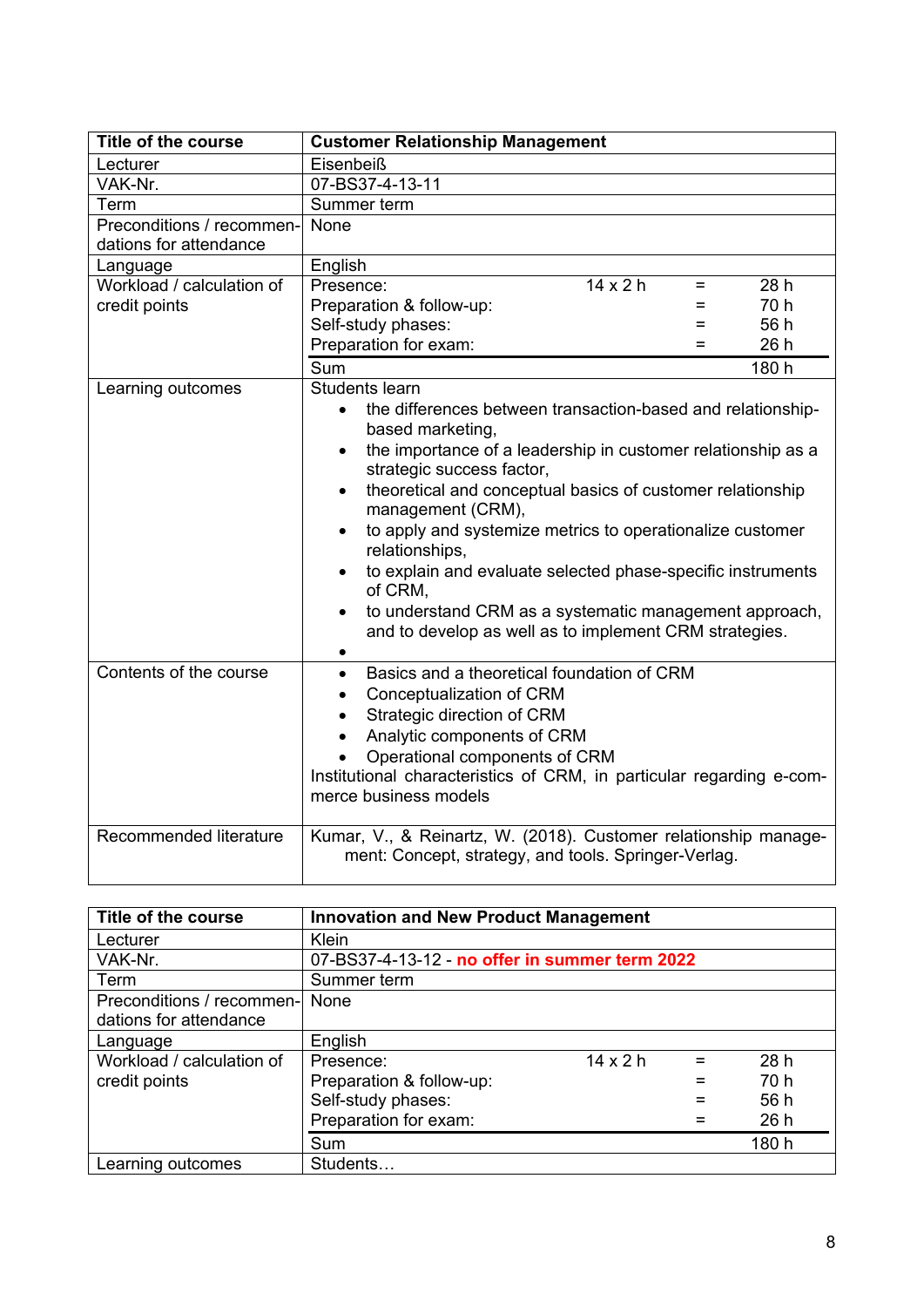|                        | receive a comprehensive overview of the basic concepts, theories<br>and methods in product innovation management.<br>acquire the ability to critically examine innovation procedures in or-<br>ganizations.<br>apply their knowledge in a case study project.<br>The learning objectives of this course include:<br>Understand core issues in new product management<br>Apply basic and advanced innovation techniques<br>Understand and apply key ideation techniques<br>٠<br>Manage projects with agile project tools<br>٠<br>Ability to critically assess innovation ideas<br>$\bullet$<br>Understand product development challenges in the context of<br>$\bullet$<br>digital transformation<br>Understand the role of organizational models for new product<br><b>SUCCESS</b> |
|------------------------|------------------------------------------------------------------------------------------------------------------------------------------------------------------------------------------------------------------------------------------------------------------------------------------------------------------------------------------------------------------------------------------------------------------------------------------------------------------------------------------------------------------------------------------------------------------------------------------------------------------------------------------------------------------------------------------------------------------------------------------------------------------------------------|
| Contents of the course | The course offers a comprehensive overview on the processes of in-<br>novation management<br>Perspectives on Innovation<br>Challenges for innovation<br>Types of innovation<br>The stage-gate innovation process<br>Open innovation<br>Tools & Techniques for New Product Development<br>From insights to ideas: Key ideation techniques<br>Idea attractiveness evaluation<br><b>Conceptualization and Market Launch</b><br>Defining and testing concepts<br>Going to the market and the role of digital channels<br><b>Student Case Presentation</b>                                                                                                                                                                                                                              |
| Recommended literature | Füller, J. / Bartl, M. / Ernst, H. / Mühlbacher, H. (2006): Community<br>based innovation: How to integrate members of virtual commu-<br>nities into new product development, in: Electron Commerce<br>Res, pp. 57 - 73.<br>Grönlund, J., Sjödin, D. R., Frishammar, J. (2010): Open Innovation<br>and the Stage-Gate Process. A revised model for new product<br>development, in: California Management Review, Vol. 52, No. 3,<br>pp. 106 - 131.<br>Thomke, S., von Hippel, E. (2002): Customers as Innovators: A New<br>Way to Create Value, in: Harvard Business Review, April, Vol.<br>80, No. 4, pp. $74 - 81$ .                                                                                                                                                             |

| Title of the course            | <b>Topics in International Management and Governance</b> |
|--------------------------------|----------------------------------------------------------|
| Lecturer                       | Lundan                                                   |
| VAK-Nr.                        | 07-BS37-4-13-13                                          |
| Term                           | Summer term - no offer in summer term 2022               |
| Preconditions / recommen- None |                                                          |
| dations for attendance         |                                                          |
| Language                       | English                                                  |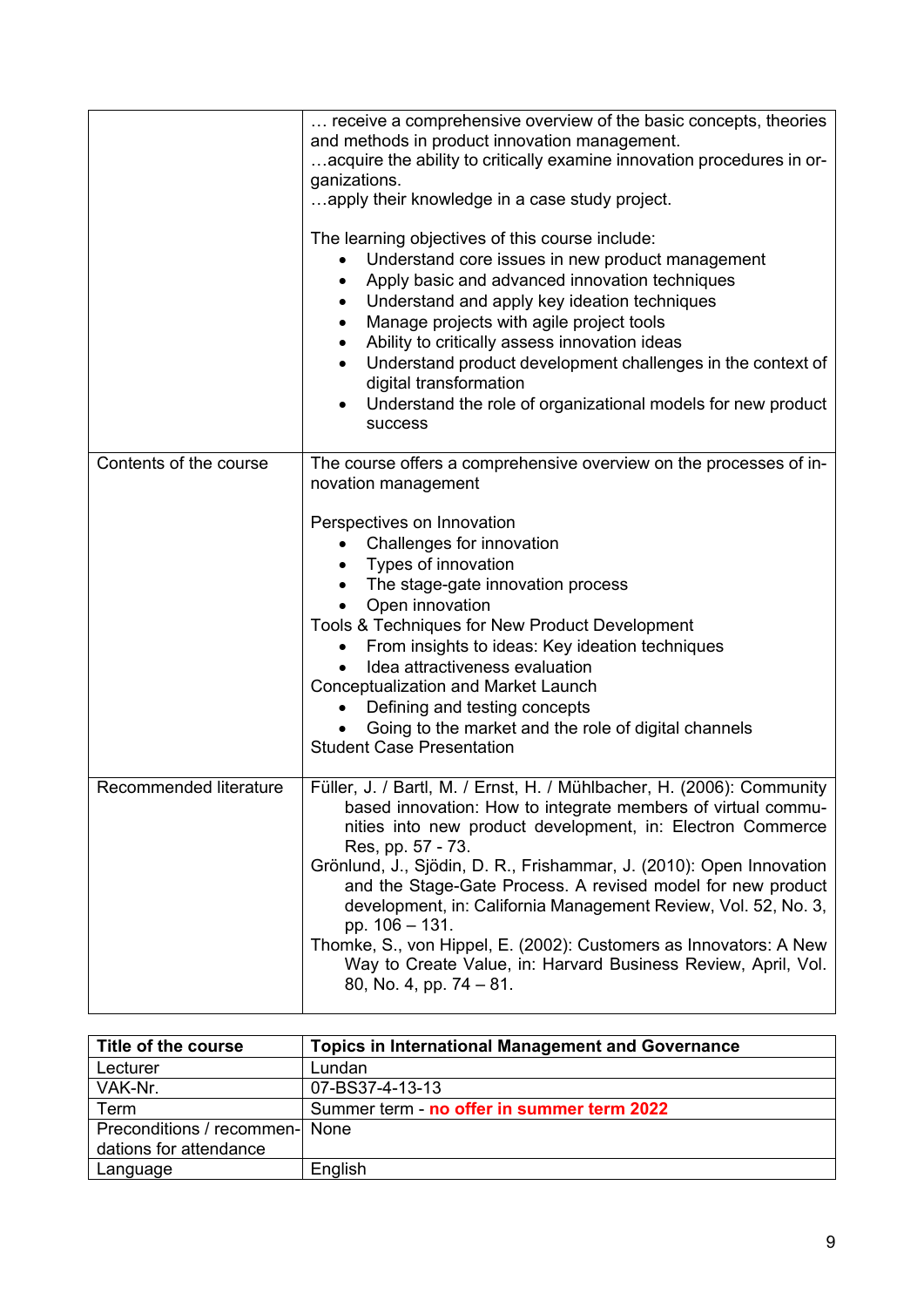| Workload / calculation of | Presence:                                                                                                                                                                                                                                                                                                                                                                                                                                                                                                                                                                                                                                                                  | $14 \times 2 h$ | $=$ | 28 h  |
|---------------------------|----------------------------------------------------------------------------------------------------------------------------------------------------------------------------------------------------------------------------------------------------------------------------------------------------------------------------------------------------------------------------------------------------------------------------------------------------------------------------------------------------------------------------------------------------------------------------------------------------------------------------------------------------------------------------|-----------------|-----|-------|
| credit points             | Preparation & follow-up:                                                                                                                                                                                                                                                                                                                                                                                                                                                                                                                                                                                                                                                   |                 | =   | 44 h  |
|                           | Self-study phases:                                                                                                                                                                                                                                                                                                                                                                                                                                                                                                                                                                                                                                                         |                 | $=$ | 70 h  |
|                           | Preparation for exam:                                                                                                                                                                                                                                                                                                                                                                                                                                                                                                                                                                                                                                                      |                 | $=$ | 38 h  |
|                           | Sum                                                                                                                                                                                                                                                                                                                                                                                                                                                                                                                                                                                                                                                                        |                 |     | 180 h |
| Learning outcomes         | The seminar Topics in International Management and Governance<br>aims to encourage a discussion of contemporary issues in Interna-<br>tional Business. Students will acquire a theoretical foundation that<br>outlines the interrelationship between multinational enterprises and<br>their political, institutional as well as natural environment. Using inter-<br>active case studies, the students learn to assess these issues from<br>the perspective of firms and policymakers. Results will be discussed<br>via group presentations. Students will advance both their manage-<br>ment and consulting capabilities with a specific focus on global gov-<br>ernance. |                 |     |       |
| Contents of the course    | Main contents of the seminar:<br>- Changes in the multinational tax regime<br>- The role of A.I. in International Business<br>- FDI screening policies<br>- Multinational enterprises and climate change                                                                                                                                                                                                                                                                                                                                                                                                                                                                   |                 |     |       |
| Recommended literature    | Core literature:                                                                                                                                                                                                                                                                                                                                                                                                                                                                                                                                                                                                                                                           |                 |     |       |
|                           | Dunning, John H.; Lundan, Sarianna M. (2008): Multinational Enter-<br>prises and the Global Economy. Paperback edition, second edi-<br>tion. Cheltenham, UK: Edward Elgar.<br>Cantwell, John; Dunning, John H.; Lundan, Sarianna M. (2010): An<br>evolutionary approach to understanding international business<br>activity: The co-evolution of MNEs and the institutional environ-<br>ment. In: Journal of International Business Studies 41 (4), S.<br>567-586                                                                                                                                                                                                          |                 |     |       |
|                           | The course builds on recent literature. Below are some suggestions<br>for further reading:                                                                                                                                                                                                                                                                                                                                                                                                                                                                                                                                                                                 |                 |     |       |
|                           | Anwar, Syed Tariq (2012): FDI Regimes, Investment Screening Pro-<br>cess, and Institutional Frameworks: China versus Others in<br>Global Business. In: Journal of World Trade 46 (2), S. 213-248.<br>Pinkse, Jonatan; Kolk, Ans (2010): International business and global<br>climate change. Reprinted. London: Routledge.<br>van Tulder, Rob; Piscitello, Lucia; Verbeke, Alain (Hg.) (2019a): In-<br>ternational business in the information and digital age. First edi-<br>tion. United Kingdom: Emerald Publishing (Progress in interna-<br>tional business research, volume 13).                                                                                      |                 |     |       |

| Title of the course    | <b>Business Game</b>                                         |
|------------------------|--------------------------------------------------------------|
| Lecturer               | Zimmermann                                                   |
| VAK-Nr.                | 07-B37-4-14-11 - no offer in summer term 2022                |
| Term                   | Summer term                                                  |
|                        | Preconditions / recommen- Online access via standard browser |
| dations for attendance |                                                              |
| Language               | English                                                      |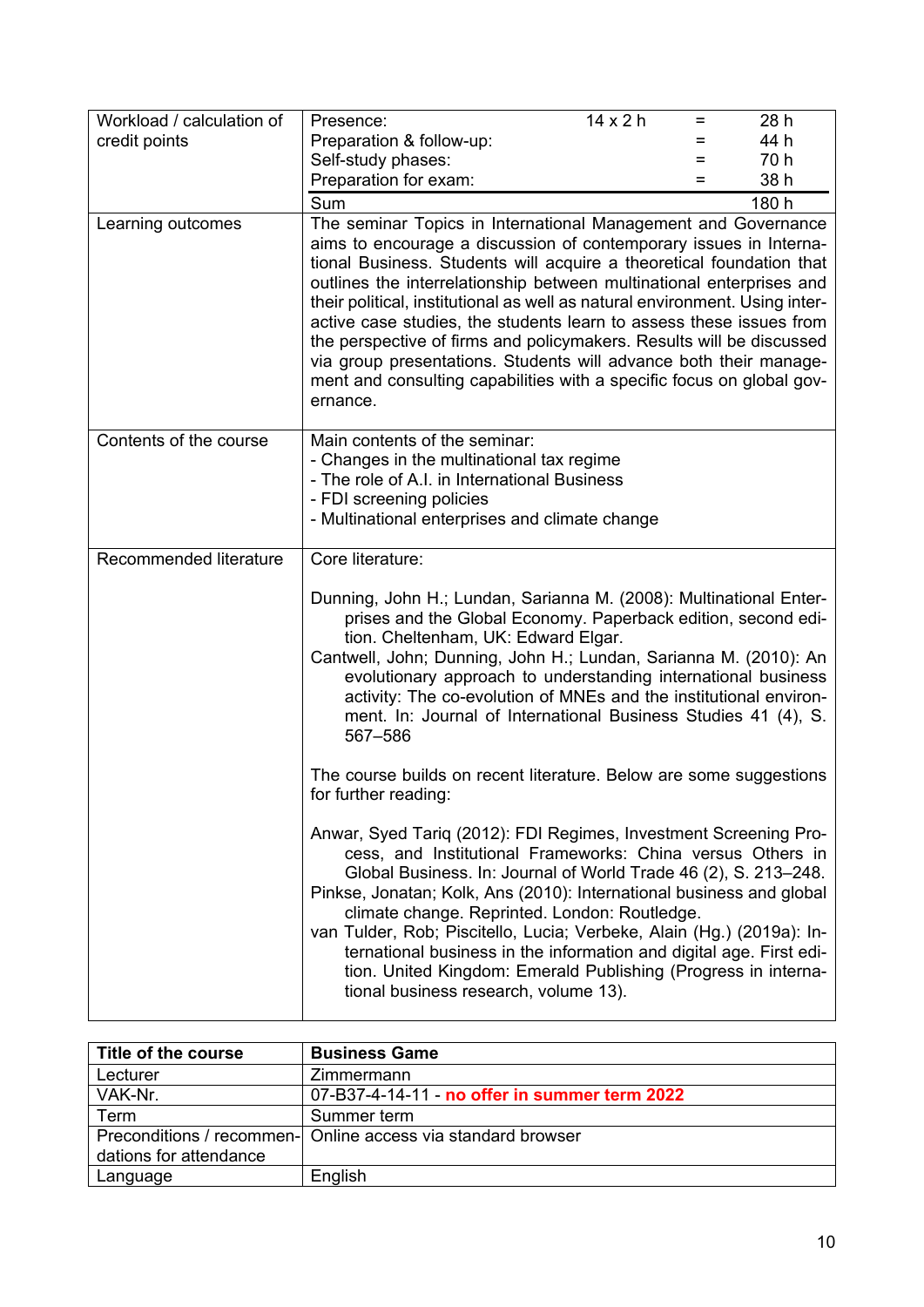| Workload / calculation of | $14 \times 2 h$<br>28 h<br>Presence:<br>$=$                                                                                                                                                                                                                                                                                                                                                                                                                                                                                                                                                                                                                                                                                                                                                                                                                                                                                                                                                         |
|---------------------------|-----------------------------------------------------------------------------------------------------------------------------------------------------------------------------------------------------------------------------------------------------------------------------------------------------------------------------------------------------------------------------------------------------------------------------------------------------------------------------------------------------------------------------------------------------------------------------------------------------------------------------------------------------------------------------------------------------------------------------------------------------------------------------------------------------------------------------------------------------------------------------------------------------------------------------------------------------------------------------------------------------|
| credit points             | 70 h<br>Preparation & follow-up:<br>=                                                                                                                                                                                                                                                                                                                                                                                                                                                                                                                                                                                                                                                                                                                                                                                                                                                                                                                                                               |
|                           | 56 h<br>Self-study phases:<br>=                                                                                                                                                                                                                                                                                                                                                                                                                                                                                                                                                                                                                                                                                                                                                                                                                                                                                                                                                                     |
|                           | 26 h<br>Preparation for exam:<br>$=$                                                                                                                                                                                                                                                                                                                                                                                                                                                                                                                                                                                                                                                                                                                                                                                                                                                                                                                                                                |
|                           | Sum<br>180 h                                                                                                                                                                                                                                                                                                                                                                                                                                                                                                                                                                                                                                                                                                                                                                                                                                                                                                                                                                                        |
| Learning outcomes         | Students manage their own (business game) company and learn to<br>apply business related content through practical application. Specifi-<br>cally, this means:<br>Learning content-based decision-making of operational deci-<br>٠<br>sions and discovering the role as a decision-maker<br>Coordinating all business units and corporate functions and<br>$\bullet$<br>direct them towards operational objectives<br>Deepen the knowledge of selected business topics and their<br>$\bullet$<br>practical application<br>Moreover, students acquire social skills, especially self-organization<br>and conflict management through:                                                                                                                                                                                                                                                                                                                                                                |
|                           | Experiencing management as a matter of teamwork<br><b>Entrepreneurial thinking</b>                                                                                                                                                                                                                                                                                                                                                                                                                                                                                                                                                                                                                                                                                                                                                                                                                                                                                                                  |
| Contents of the course    | The following aspects will be integratively combined:<br>(1) Market and competition (marketing: product characteristics,<br>price, sales and communication; competitive strategies: cost<br>leadership, differentiation, niche strategy; portfolio manage-<br>ment: cash cows, dogs, questions marks, stars)<br>(2) Production/resource planning (production planning and ca-<br>pacity management; investment decisions; personnel man-<br>agement; raw-material purchasing and logistics; make-or-buy<br>decision)<br>(3) Financing (internal and external financing; accounts receiva-<br>ble and accounts payable management)<br>(4) Controlling/accounting (value-based management; financial<br>reports: balance sheet, income statement, cash flow state-<br>ment, segment report; cost accounting: full cost and partial<br>cost accounting, cost unit accounting; key figure driven man-<br>agement, liquidity, financing, asset structure; foreign currency<br>und exchange rate hedging) |
| Recommended literature    | Will be announced in the respective tutorial sessions.                                                                                                                                                                                                                                                                                                                                                                                                                                                                                                                                                                                                                                                                                                                                                                                                                                                                                                                                              |

#### **Elective Compulsory Modules 2, 9 CP**

| Title of the course            | <b>Consumer Insights and Basics of Consumer Behavior</b> |
|--------------------------------|----------------------------------------------------------|
| Lecturer                       | Klein                                                    |
| VAK-Nr.                        | 07-B37-6-13-25 - no offer in summer term 2022            |
| Term                           | Summer term                                              |
| Preconditions / recommen- None |                                                          |
| dations for attendance         |                                                          |
| Language                       | English                                                  |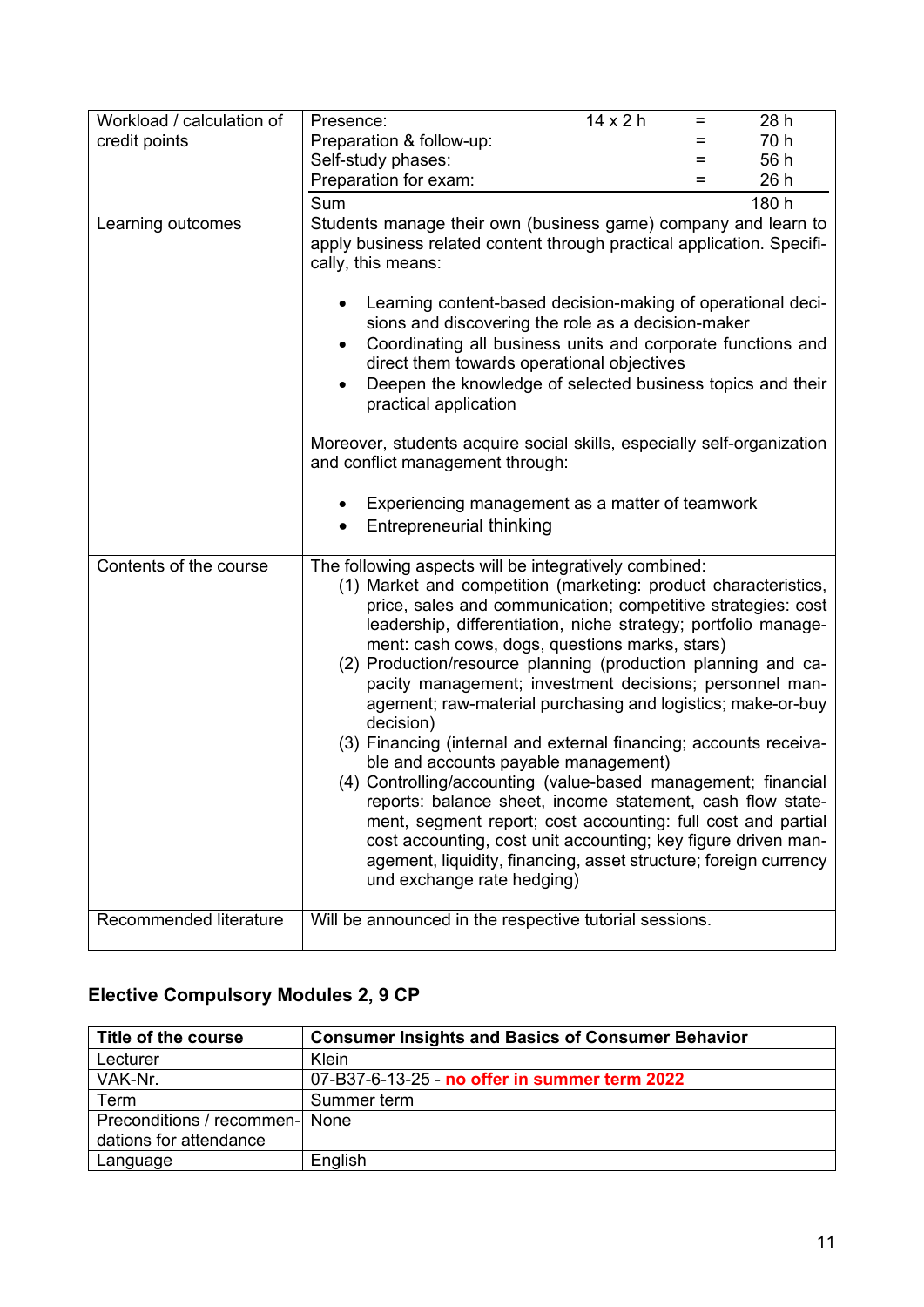| Workload / calculation of | Presence:                                                                                                                                                                                                                                                                                                                                                 | $14 \times 2 h$ | 28 h  |
|---------------------------|-----------------------------------------------------------------------------------------------------------------------------------------------------------------------------------------------------------------------------------------------------------------------------------------------------------------------------------------------------------|-----------------|-------|
| credit points             | Preparation & follow-up:                                                                                                                                                                                                                                                                                                                                  |                 | 84 h  |
|                           | Self-study phases:                                                                                                                                                                                                                                                                                                                                        |                 | 80 h  |
|                           | Preparation for exam:                                                                                                                                                                                                                                                                                                                                     |                 | 78 h  |
|                           |                                                                                                                                                                                                                                                                                                                                                           |                 |       |
|                           | Sum                                                                                                                                                                                                                                                                                                                                                       |                 | 270 h |
| Learning outcomes         | This course will introduce the basic scientific reasons for the behav-<br>iour of the targeted groups within Marketing and in particular, the be-<br>haviour of the consumer. A systematic overview of terminology and<br>theories of the Consumer Behaviour framework will be given.                                                                     |                 |       |
| Contents of the course    | Methodological Introduction, theoretical framework of con-<br>$\bullet$<br>sumer behaviour<br>The following topics will be covered (among others)<br>$\bullet$<br>Involvement /Activation<br>Feelings / Emotions<br>Knowledge / Cognition<br><b>Motivation / Needs</b><br><b>Attitudes</b><br>Values<br>Lifestyles<br>Neuromarketing<br><b>Heuristics</b> |                 |       |
| Recommended literature    | <b>SOLOMON: Consumer Behavior; Pearson Education</b>                                                                                                                                                                                                                                                                                                      |                 |       |

| Title of the course       | <b>Market Research</b>                                                                                                                                                                                                                                                                                                     |                 |     |       |
|---------------------------|----------------------------------------------------------------------------------------------------------------------------------------------------------------------------------------------------------------------------------------------------------------------------------------------------------------------------|-----------------|-----|-------|
| Lecturer                  | <b>Burmann</b>                                                                                                                                                                                                                                                                                                             |                 |     |       |
| VAK-Nr.                   | 07-B37-6-13-26 - no offer in summer term 2022                                                                                                                                                                                                                                                                              |                 |     |       |
| Term                      | Summer term                                                                                                                                                                                                                                                                                                                |                 |     |       |
| Preconditions / recommen- | <b>None</b>                                                                                                                                                                                                                                                                                                                |                 |     |       |
| dations for attendance    |                                                                                                                                                                                                                                                                                                                            |                 |     |       |
| Language                  | English                                                                                                                                                                                                                                                                                                                    |                 |     |       |
| Workload / calculation of | Presence:                                                                                                                                                                                                                                                                                                                  | $14 \times 2 h$ | $=$ | 28h   |
| credit points             | Preparation & follow-up:                                                                                                                                                                                                                                                                                                   |                 |     | 84 h  |
|                           | Self-study phases:                                                                                                                                                                                                                                                                                                         |                 |     | 80 h  |
|                           | Preparation for exam:                                                                                                                                                                                                                                                                                                      |                 |     | 78 h  |
|                           | Sum                                                                                                                                                                                                                                                                                                                        |                 |     | 270 h |
| Learning outcomes         | The students will have a basic understanding of the goals, the ap-<br>proach and the methods of market research.<br>In addition they will be able to carry out market research studies, the<br>evaluation and preparation of Data as well as the statistical analysis<br>and interpretation of data in a business context. |                 |     |       |
| Contents of the course    | Focus and functions of Market Research<br>Data collection<br>Statistical evaluation<br>Sales forecasts                                                                                                                                                                                                                     |                 |     |       |
| Recommended literature    | Literature will be announced during the course.                                                                                                                                                                                                                                                                            |                 |     |       |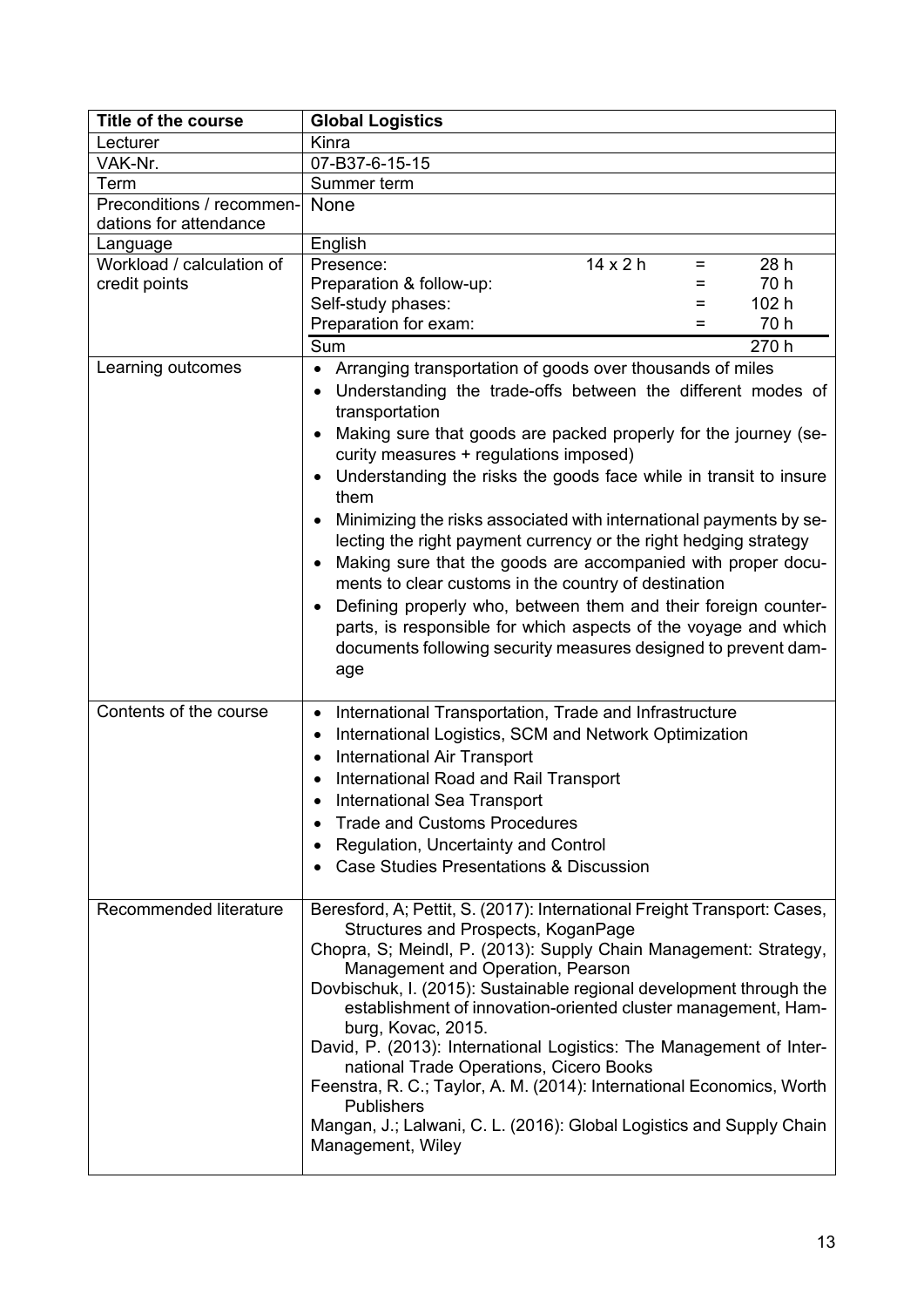| <b>Title of the course</b> | A Naturalistic Approach to Economics                                                                                                                                                                                                                                                                                                                                                                                                                                                                                                                                                                                                                                     |  |
|----------------------------|--------------------------------------------------------------------------------------------------------------------------------------------------------------------------------------------------------------------------------------------------------------------------------------------------------------------------------------------------------------------------------------------------------------------------------------------------------------------------------------------------------------------------------------------------------------------------------------------------------------------------------------------------------------------------|--|
| Lecturer                   | Cordes                                                                                                                                                                                                                                                                                                                                                                                                                                                                                                                                                                                                                                                                   |  |
| VAK-Nr.                    | 07-B37-6-13-28                                                                                                                                                                                                                                                                                                                                                                                                                                                                                                                                                                                                                                                           |  |
| Term                       | Summer term                                                                                                                                                                                                                                                                                                                                                                                                                                                                                                                                                                                                                                                              |  |
| Preconditions / recommen-  | None                                                                                                                                                                                                                                                                                                                                                                                                                                                                                                                                                                                                                                                                     |  |
| dations for attendance     |                                                                                                                                                                                                                                                                                                                                                                                                                                                                                                                                                                                                                                                                          |  |
| Language                   | English                                                                                                                                                                                                                                                                                                                                                                                                                                                                                                                                                                                                                                                                  |  |
| Workload / calculation of  | $14 \times 2 h$<br>Presence:<br>28 h<br>Ξ                                                                                                                                                                                                                                                                                                                                                                                                                                                                                                                                                                                                                                |  |
| credit points              | 84 h<br>Preparation & follow-up:<br>=                                                                                                                                                                                                                                                                                                                                                                                                                                                                                                                                                                                                                                    |  |
|                            | 80 h<br>Self-study phases:<br>$=$                                                                                                                                                                                                                                                                                                                                                                                                                                                                                                                                                                                                                                        |  |
|                            | Preparation for exam:<br>78 h<br>$=$                                                                                                                                                                                                                                                                                                                                                                                                                                                                                                                                                                                                                                     |  |
|                            | Sum<br>270 h                                                                                                                                                                                                                                                                                                                                                                                                                                                                                                                                                                                                                                                             |  |
| Learning outcomes          | This lecture will systematically dwell into the motivational underpin-<br>nings of human behavior in economic contexts. To do so, we will draw<br>on insights from various disciplines to gain a deeper understanding<br>of human behavior and cognition in consumption, organizations, or<br>political decisions. Hence, the underlying materials cut across disci-<br>plinary boundaries into, for example, psychology, biology, or anthro-<br>pology. Participants will be able to understand and critically reflect the<br>behavioral assumptions underlying most of economics and to crea-<br>tively enhance this starting-point of economic theorizing themselves. |  |
| Contents of the course     | Introduction<br>1. "A Naturalistic Approach to Economics"<br>2. "The Egoistic Gene and the Dual Inheritance Theory"<br>3. "The Human Adaptation for Culture and Some Normative Implica-<br>tions"<br>4. "Cultural Learning and the Diffusion of Innovations"<br>A Naturalistic Theory of the Firm and Organizational Behavior<br>5. "A Developmental Approach to the Firm"<br>6. "The Role of 'Instincts' in the Development of Corporate Cultures"<br>7. "A Naturalistic Approach to the Firm"<br>8. "Corporate Cultures and Industry Evolution"                                                                                                                        |  |
|                            | <b>Consumption Behavior and Cultural Evolution</b><br>9. "Social Learning and the Engel Curve"<br>10. "Sustainable Consumption and Cultural Evolution"<br>11. "Role Models that Make You Unhappy - Light Paternalism, Social<br>Learning, and Welfare"                                                                                                                                                                                                                                                                                                                                                                                                                   |  |
|                            | Some Naturalistic Aspects of Technological Change<br>12. "Long-Term Developments in Human Labor and Their Political<br>Implications"<br>13. "Long-Term Tendencies in Technological Creativity - A Prefer-<br>ence-Based Approach"<br>14. "A Potential Limit of Competition"<br>15. Conclusions                                                                                                                                                                                                                                                                                                                                                                           |  |
| Recommended literature     | Cordes, Christian (2006): "Darwinism in Economics: From Analogy to<br>Continuity", Journal of Evolutionary Economics, Vol. 16, No. 5,<br>pp. 529-541.<br>Soltis, Joseph, Boyd, Robert and Richerson, Peter J. (1995): "Can<br>Group-functional Behaviors Evolve by Cultural Group Selection?                                                                                                                                                                                                                                                                                                                                                                             |  |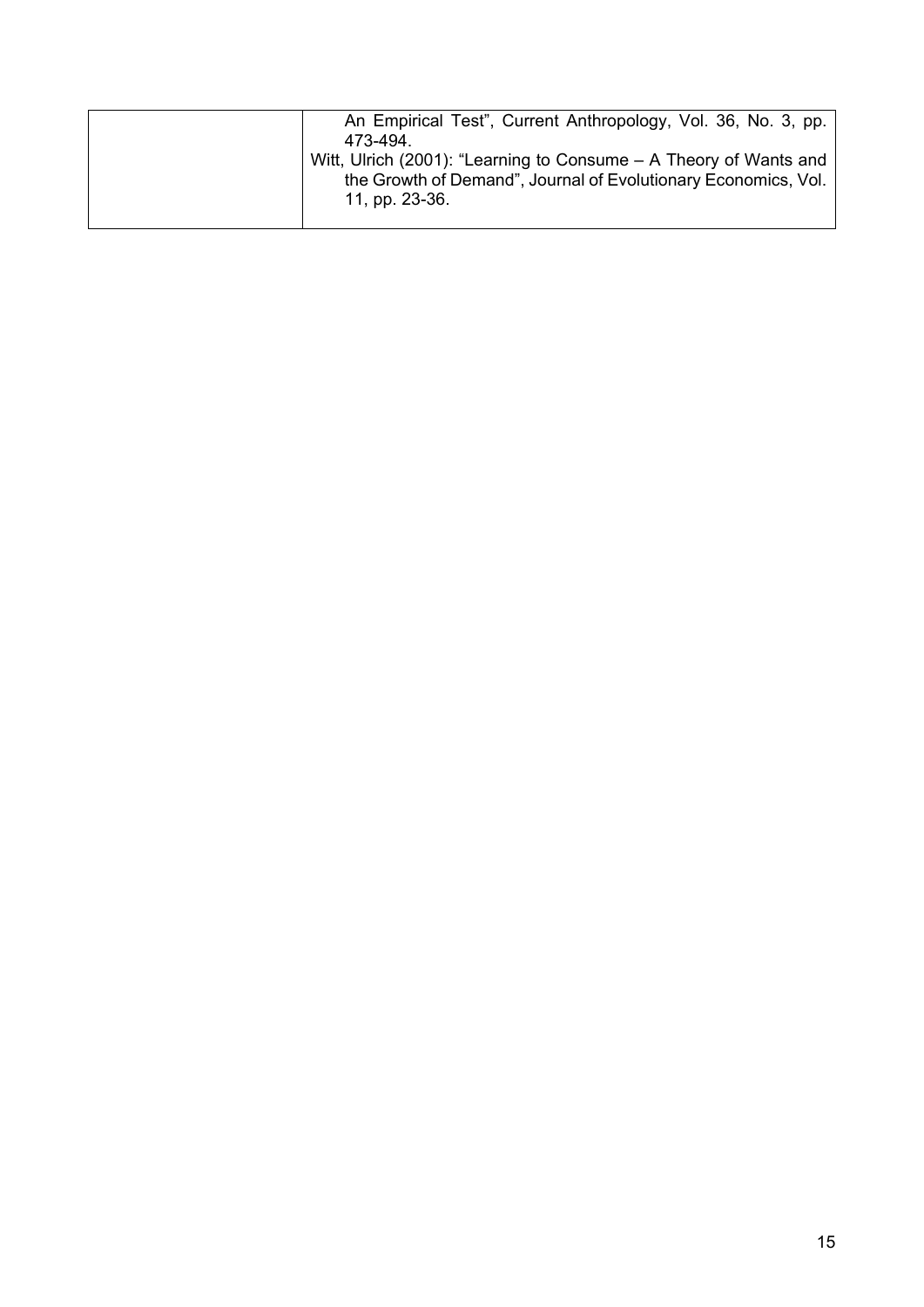#### **Teaching Project, 12 CP**

| Title of the course                                 | <b>Teaching Project International Management</b>                                                                                                                                               |                 |     |       |
|-----------------------------------------------------|------------------------------------------------------------------------------------------------------------------------------------------------------------------------------------------------|-----------------|-----|-------|
| Lecturer                                            | Lundan                                                                                                                                                                                         |                 |     |       |
| VAK-Nr.                                             | 07-B37-5-13-19                                                                                                                                                                                 |                 |     |       |
| Term                                                | Winter term                                                                                                                                                                                    |                 |     |       |
| Preconditions / recommen-<br>dations for attendance | None                                                                                                                                                                                           |                 |     |       |
| Language                                            | English                                                                                                                                                                                        |                 |     |       |
| Workload / calculation of                           | Presence:                                                                                                                                                                                      | $14 \times 2 h$ | $=$ | 28h   |
| credit points                                       | Preparation & follow-up:                                                                                                                                                                       |                 |     | 140 h |
|                                                     | Self-study phases:                                                                                                                                                                             |                 | $=$ | 112 h |
|                                                     | Preparation for exam:                                                                                                                                                                          |                 |     | 80 h  |
|                                                     | Sum                                                                                                                                                                                            |                 |     | 360 h |
| Learning outcomes                                   | Development of research skills, analytical problem solving as well as<br>the skills required for team work. Practical application and deepening<br>of the knowledge acquired on prior courses. |                 |     |       |
| Contents of the course                              | Research topics or case-based projects on international manage-<br>ment that are grounded in practice.                                                                                         |                 |     |       |
| Recommended literature                              | Literature will be announced during the course.                                                                                                                                                |                 |     |       |

| Title of the course            | <b>Teaching Project Logistics IV</b>                                                                                                                                                                                                 |                 |     |       |
|--------------------------------|--------------------------------------------------------------------------------------------------------------------------------------------------------------------------------------------------------------------------------------|-----------------|-----|-------|
| Lecturer                       | Kinra                                                                                                                                                                                                                                |                 |     |       |
| VAK-Nr.                        | 07-B37-5-15-10                                                                                                                                                                                                                       |                 |     |       |
| Term                           | Winter term                                                                                                                                                                                                                          |                 |     |       |
| Preconditions / recommen- None |                                                                                                                                                                                                                                      |                 |     |       |
| dations for attendance         |                                                                                                                                                                                                                                      |                 |     |       |
| Language                       | English                                                                                                                                                                                                                              |                 |     |       |
| Workload / calculation of      | Presence:                                                                                                                                                                                                                            | $14 \times 2 h$ | $=$ | 28h   |
| credit points                  | Preparation & follow-up:                                                                                                                                                                                                             |                 |     | 28h   |
|                                | Self-study phases:                                                                                                                                                                                                                   |                 | $=$ | 34 h  |
|                                | Independent project work in groups:                                                                                                                                                                                                  |                 |     | 180 h |
|                                | Preparation for exam:                                                                                                                                                                                                                |                 |     | 90 h  |
|                                | Sum                                                                                                                                                                                                                                  |                 |     | 360 h |
| Learning outcomes              | Students are capable to recognize relevant management-specific lo-<br>gistics problems and to develop solution strategies. Furthermore,<br>they build up research competencies and social skills via interactive<br>group processes. |                 |     |       |
| Contents of the course         | Information about the current project will be published via Stud. IP.                                                                                                                                                                |                 |     |       |
| Recommended literature         | Literature will be announced during the course.                                                                                                                                                                                      |                 |     |       |

| Title of the course            | <b>Teaching Project III Personnel and Business Psychology</b> |
|--------------------------------|---------------------------------------------------------------|
| Lecturer                       | Hagemann                                                      |
| VAK-Nr.                        | 07-B37-5-16-11                                                |
| Term                           | Winter term                                                   |
| Preconditions / recommen- None |                                                               |
| dations for attendance         |                                                               |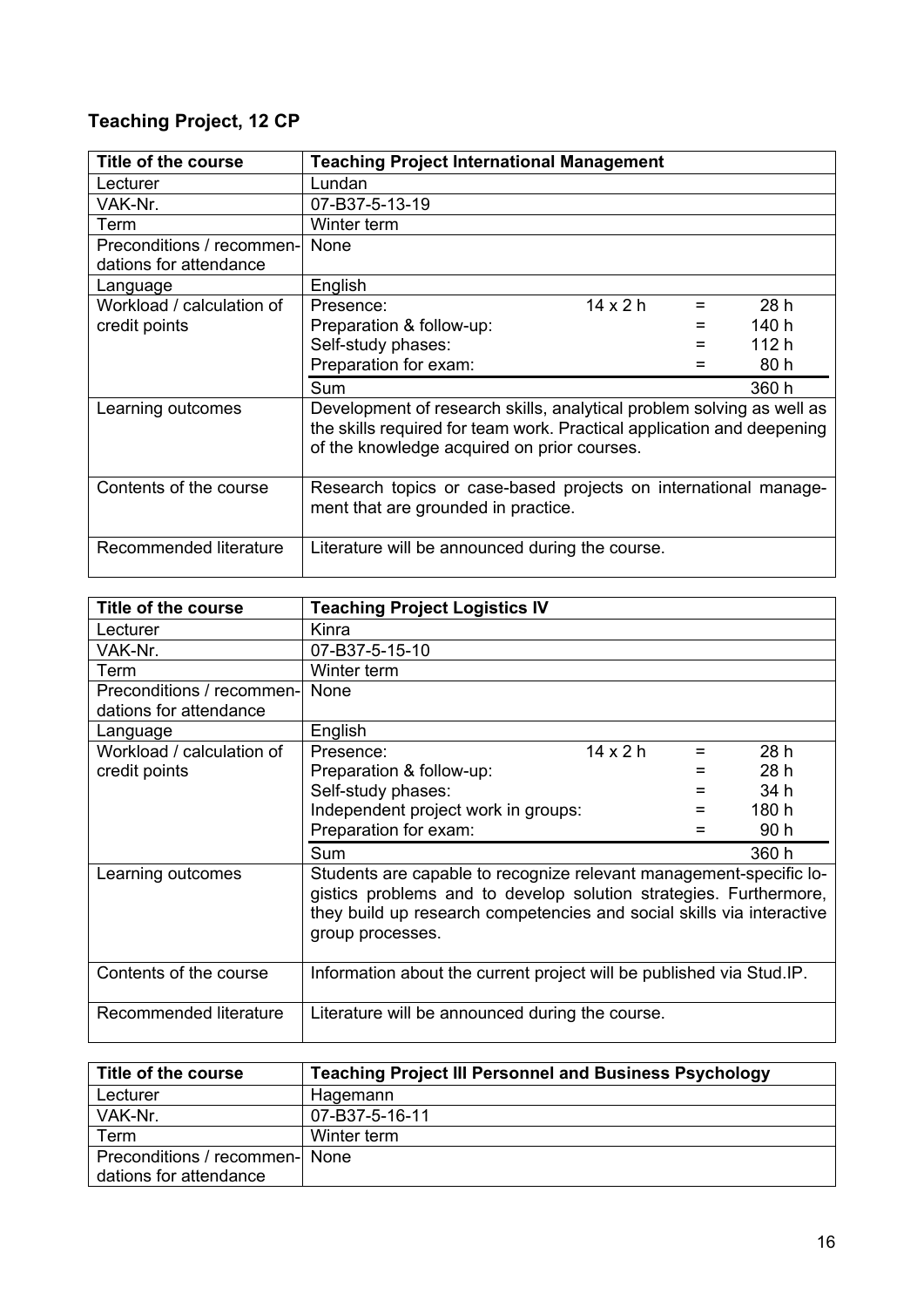| Language                  | English                                                                                                                                                                                                                                                                                                                         |                 |     |       |
|---------------------------|---------------------------------------------------------------------------------------------------------------------------------------------------------------------------------------------------------------------------------------------------------------------------------------------------------------------------------|-----------------|-----|-------|
| Workload / calculation of | Presence:                                                                                                                                                                                                                                                                                                                       | $14 \times 2 h$ | $=$ | 28 h  |
| credit points             | Preparation & follow-up:                                                                                                                                                                                                                                                                                                        |                 |     | 28h   |
|                           | Self-study phases:                                                                                                                                                                                                                                                                                                              |                 |     | 214 h |
|                           | Preparation for exam:                                                                                                                                                                                                                                                                                                           |                 |     | 90 h  |
|                           | Sum                                                                                                                                                                                                                                                                                                                             |                 |     | 360 h |
| Learning outcomes         | Students will be enabled to work solution-oriented in group and indi-<br>vidual settings on problems relevant to practice and research. At the<br>interface between theory and organizational application, their profes-<br>sional and methodological skills are further developed, especially in<br>practical work situations. |                 |     |       |
| Contents of the course    | The project is oriented towards the research foci of the unit Organi-<br>zational Psychology. The topic of the project course will be an-<br>nounced at the beginning of each semester.                                                                                                                                         |                 |     |       |
| Recommended literature    | Literature will be announced during the course.                                                                                                                                                                                                                                                                                 |                 |     |       |